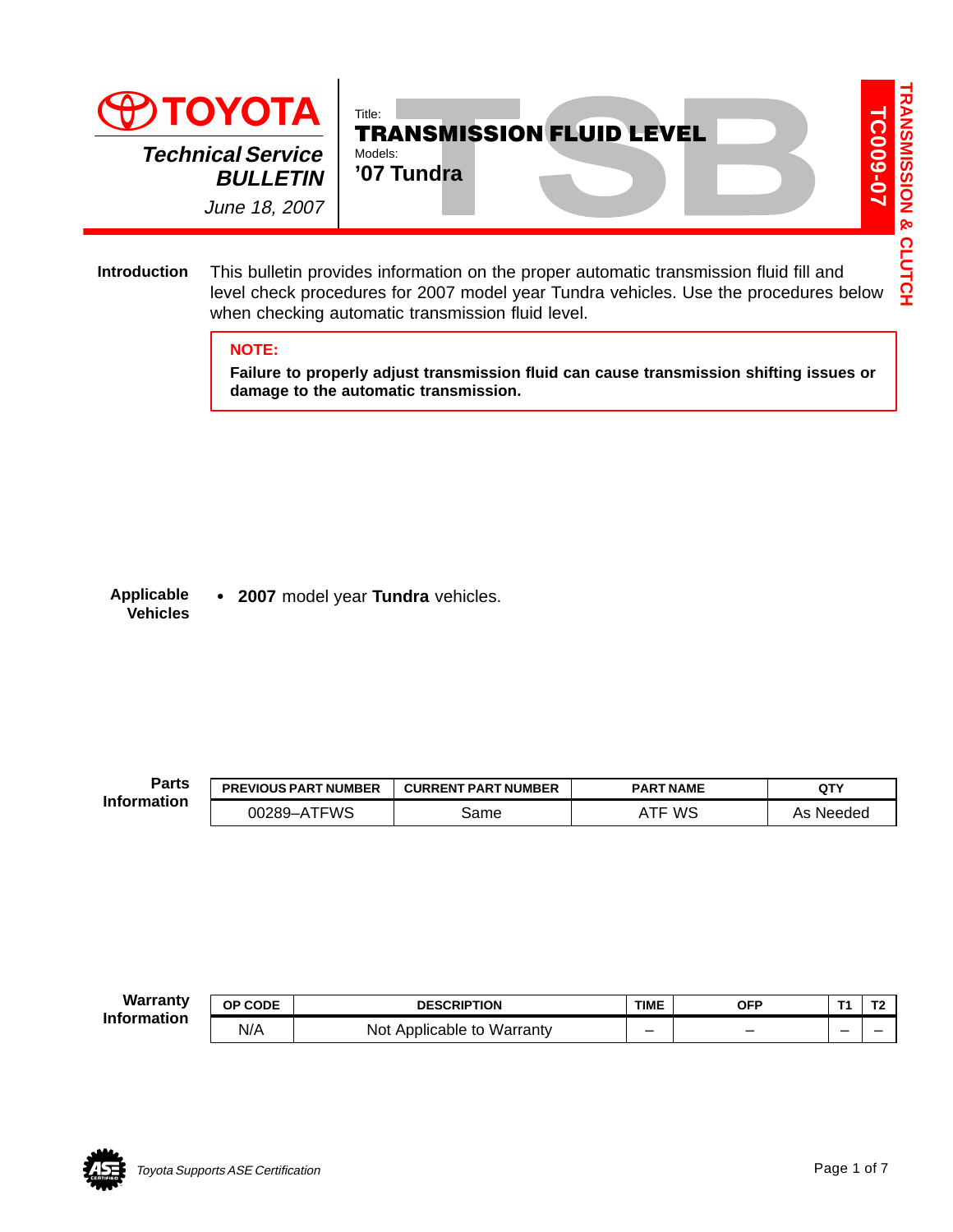| Required                    | <b>REQUIRED EQUIPMENT</b>                                                          |  | <b>SUPPLIER</b> | <b>PART NUMBER</b> | QTY |
|-----------------------------|------------------------------------------------------------------------------------|--|-----------------|--------------------|-----|
| Tools &<br><b>Equipment</b> | <b>TIS Techstream*</b><br>NOTE: Software version 2.10.016<br>or later is required. |  | <b>ADE</b>      | TSPKG1             |     |

\* Essential SST.

## **NOTE:**

- **Additional Techstream units may be ordered by calling Approved Dealer Equipment (ADE) at 1–800–368–6787.**
- **The Toyota Diagnostic Tester and CAN Interface Module may also be used to perform the service procedures listed in this bulletin.**

| <b>SPECIAL SERVICE TOOLS (SSTs)</b>                                                                          | <b>PART NUMBER</b> | <b>QTY</b> | DRW** |
|--------------------------------------------------------------------------------------------------------------|--------------------|------------|-------|
| <b>Transmission Fill System*</b><br>$\sim$ $\sim$<br>NOTE:<br>All components from this kit/set are required. | 00002-11100-02     |            |       |

**Essential SST.** 

\*\* Drawer number in SST Storage System.

#### **NOTE:**

**Additional SSTs may be ordered by calling SPX/OTC at 1-800-933-8335.**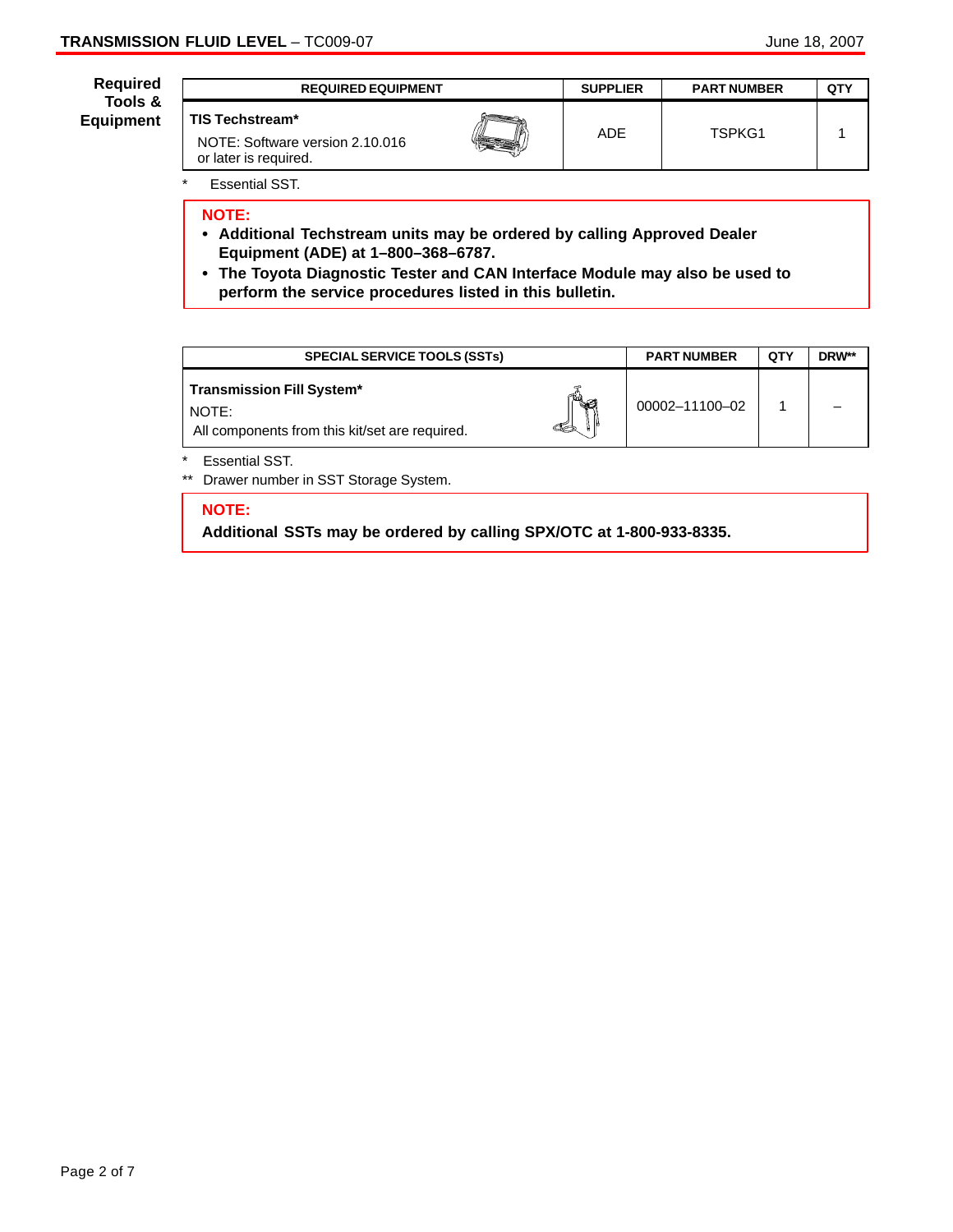- 1. Confirm if vehicle is equipped with the optional towing package. **Inspection**
- **Procedure**
- Vehicles equipped with the optional towing package are also equipped with a separate transmission oil cooler and transmission fluid thermostatic valve located on the right side of the transmission adjacent to the ATF warmer (see illustration below



- If the vehicle is equipped with the optional towing package, go to step 2, "w/Towing Package: Lock the thermostatic valve in the open position".
- If the vehicle is NOT equipped with the towing package, skip step 2 and go to step 3, "Check the ATF temperature".

### 2. **w/Towing Package:**

Lock the thermostatic valve in the open position.

- A. Push in the shaft of the thermostat.
	- a. Using compressed air, etc., blow dust off of the thermostat's cap to clean it.
	- b. Using a screwdriver, push in the shaft of the thermostat.

## **HINT:**

**Push in the shaft 5.5 to 7.0 mm (0.217 to 0.276 in.) until it stops.**

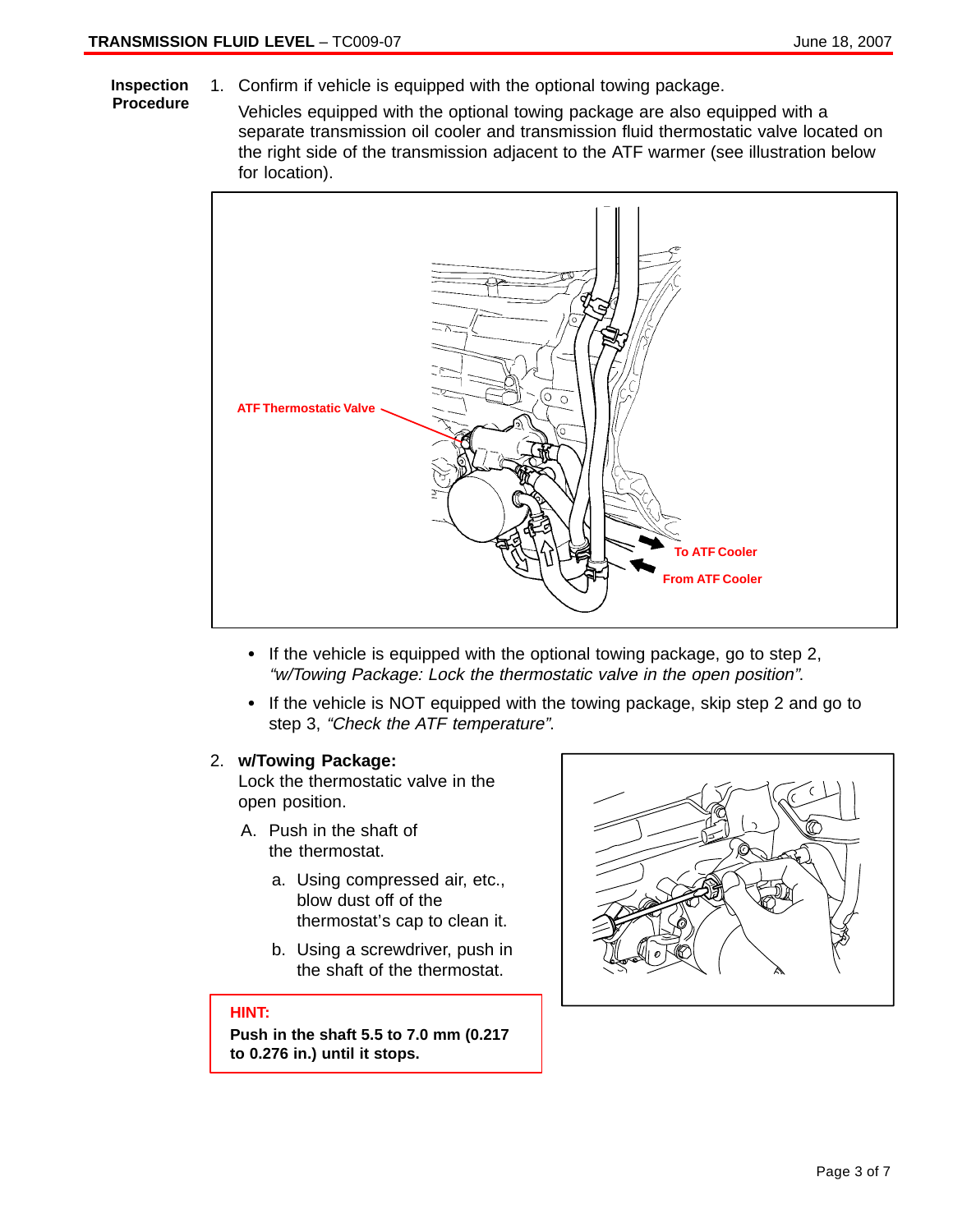**Inspection Procedure** (Continued) B. With the shaft of the thermostat pressed in, push a pin (diameter 1.0 to 1.8 mm [0.04 to 0.07 in.]) into the hole on the side of the thermostat's cap. Insert

the pin until it passes through the hole on the other side of the thermostat's cap to hold the shaft in place.

**Pin diameter: 1.0 to 1.8 mm (0.04 to 0.07 in.)**

#### **NOTE:**

**Failure to depress and lock the shaft of the thermostatic valve in the open position will cause an incorrect automatic transmission fluid level adjustment.**

- 3. Check the ATF temperature.
	- A. Turn the ignition switch ON, engine OFF.
	- B. Using TIS Techstream, check the ATF temperature with the following menus: System Select / ECT / Data List / AT Oil Temp 2

#### **NOTE:**

**Check that electrical systems such as the air conditioning system, audio system, and lighting system are OFF.**

If the fluid temperature is between  $115 - 133$ °F (46 – 56°C), proceed to step 4.

**Recommended ATF temperature: 115**°**F (46**°**C) or less**

If the fluid temperature is ABOVE 133°F (56°C), see Note below.

### **NOTE:**

**If the fluid temperature is 133**°**F (56**°**C) or MORE, turn the ignition switch OFF and wait until the fluid temperature drops below 133**°**F (56**°**C).**

- 4. Activate the fluid temperature detection mode.
	- A. Using TIS Techstream, perform TC and TE1 Active Test with the following menus: System Select / Engine / Active Test / Connect TC & TE1. Use the arrows to turn TC and TE1 Active Test ON.

#### **HINT:**

**The "Check Engine", "ABS", "VSC OFF", "AIRBAG", and "CRUISE" lights will flash when the TC and TE1 Active Test is ON.**

- B. Depress and hold down the brake pedal.
- C. Start the engine.
- D. Slowly move the shift lever from "P" to "R" to "N" to "D," then back to "P," allowing each gear to fully engage prior to moving to the next gear position.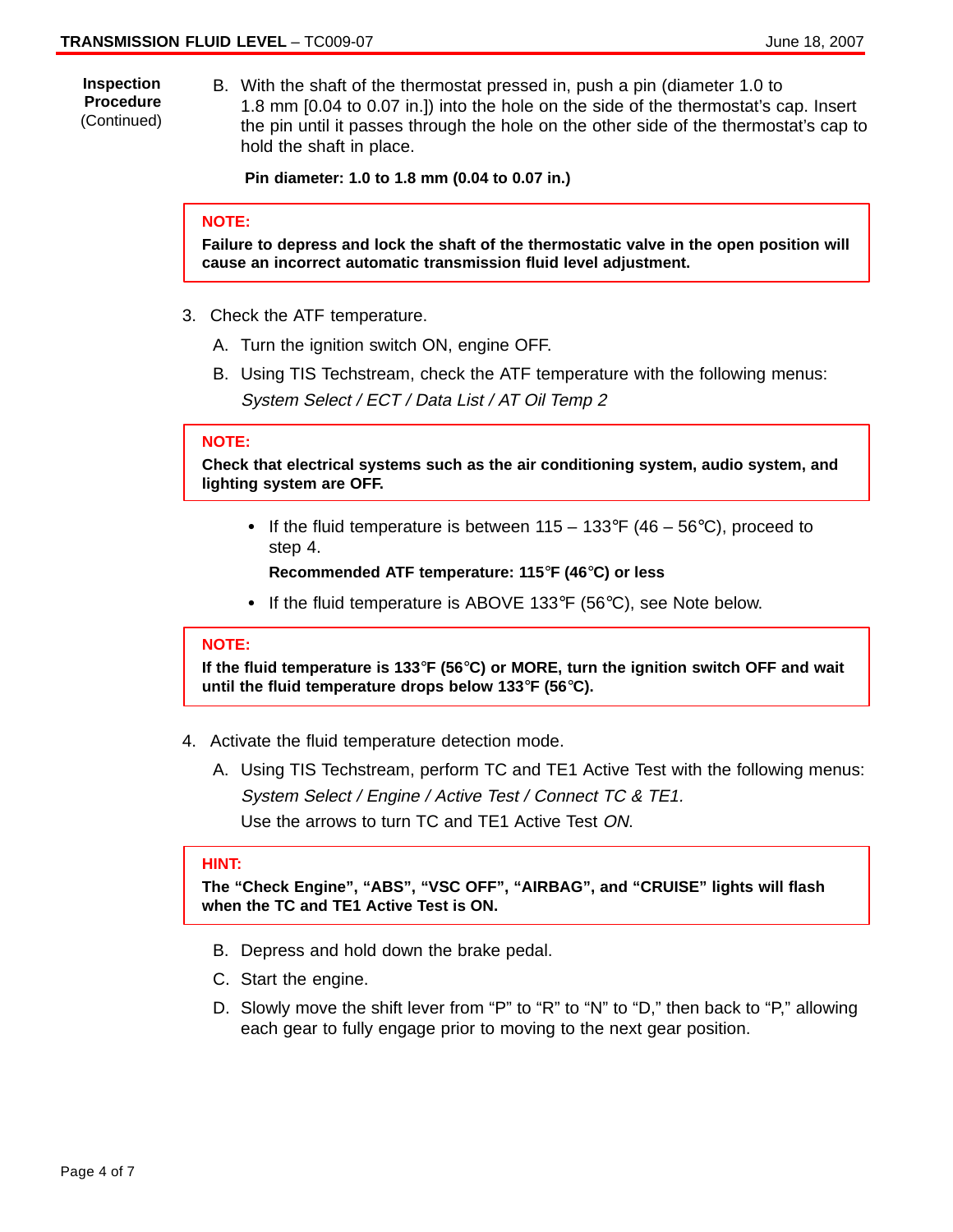**Inspection Procedure** (Continued) E. While observing the "D" shift indicator on the combination meter, move the shift lever back and forth between "N" and "D" at an interval of 1.5 seconds for 6 seconds or more.

## **NOTE:**

**Do NOT pause for more than 1.5 seconds.**

## **NOTE:**

**Performing this operation will cause the vehicle to enter the fluid temperature detection mode.**



F. Confirm that the "D" shift indicator comes on for 2 seconds in Neutral.

# **HINT:**

- **When the fluid temperature detection mode is activated, the "D" shift indicator on the combination meter comes on for 2 seconds in Neutral.**
- **If the "D" shift indicator does NOT come on for 2 seconds, return to step 3A where terminal TC is first turned on and perform the procedure again.**
	- G. Move the shift lever from "N" to "P".
	- H. Release the brake pedal.
	- I. On Techstream, press the arrow button to turn TC and TE1 Active Test OFF.

### **NOTE:**

**Be sure to turn terminals TC and TE1 OFF. If the terminals are ON, the fluid level CANNOT be precisely adjusted due to fluctuations in idle speed.**

## **HINT:**

- **Turn:**<br>• Turning terminals TC and TE1 OFF activates the engine idle speed control mode.
- **Even after terminals TC and TE1 are turned OFF, the fluid temperature detection mode is active until the ignition switch is turned OFF.**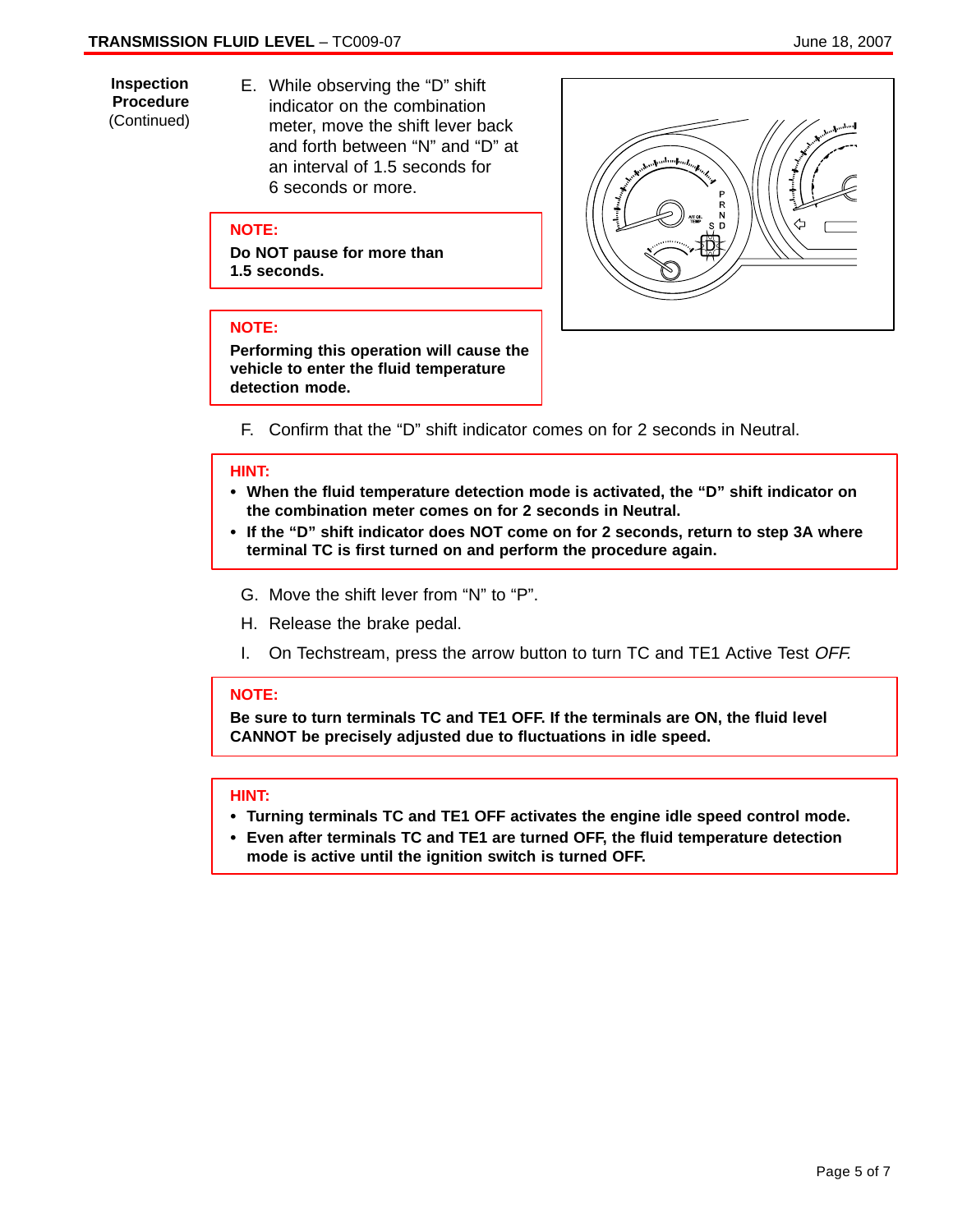5. Warm up the ATF to fluid check temperature. **Inspection**

**Procedure** (Continued)

With the engine idling in Park, allow the transmission to reach the fluid check temperature of 115 to 133°F (46 to 56°C).

| <b>BELOW FLUID CHECK</b><br><b>TEMPERATURE</b> | <b>FLUID CHECK TEMPERATURE</b>  | <b>ABOVE FLUID CHECK</b><br><b>TEMPERATURE</b> |
|------------------------------------------------|---------------------------------|------------------------------------------------|
| 115°F or less                                  | 115 to 133 $\mathrm{^{\circ}F}$ | 133 $\degree$ F or more                        |
| $(46^{\circ}$ C or less)                       | (46 to 56°C).                   | $(56^{\circ}$ C or more)                       |

# **NOTE:**

- **If the fluid temperature is within the fluid check temperature range, immediately proceed to step 6, "Check the ATF fluid level".**
- **If the fluid temperature is 133**°**F (56**°**C) or more, turn OFF the engine and wait until the fluid temperature drops to 115**°**F (46**°**C) or less, and then perform steps 3 and 4 again from the beginning.**

#### **HINT:**

**In the fluid temperature detection mode, the "D" shift indicator comes ON, goes OFF, or blinks depending on the fluid temperature.**

| <b>BELOW FLUID CHECK</b><br><b>TEMPERATURE</b> | <b>FLUID CHECK TEMPERATURE</b>                  | <b>ABOVE FLUID CHECK</b><br><b>TEMPERATURE</b>      |
|------------------------------------------------|-------------------------------------------------|-----------------------------------------------------|
| 115 $\degree$ F or less<br>(46°C or less)      | 115 to 133 $\mathrm{^{\circ}F}$<br>(46 to 56°C) | 133 $\degree$ F or more<br>$(56^{\circ}$ C or more) |
| NFF                                            | 7N                                              | <b>Blinks</b>                                       |

6. Check the ATF fluid level.

#### **NOTE:**

**The fluid temperature MUST be between 115 and 133**°**F (46 and 56**°**C) to accurately check the fluid level.**

A. Remove the overflow plug with the engine idling (A/C OFF).

#### **HINT:**

**Removing the overflow plug before reaching fluid check temperature makes it easier to confirm when fluid starts coming out at a steady rate.**